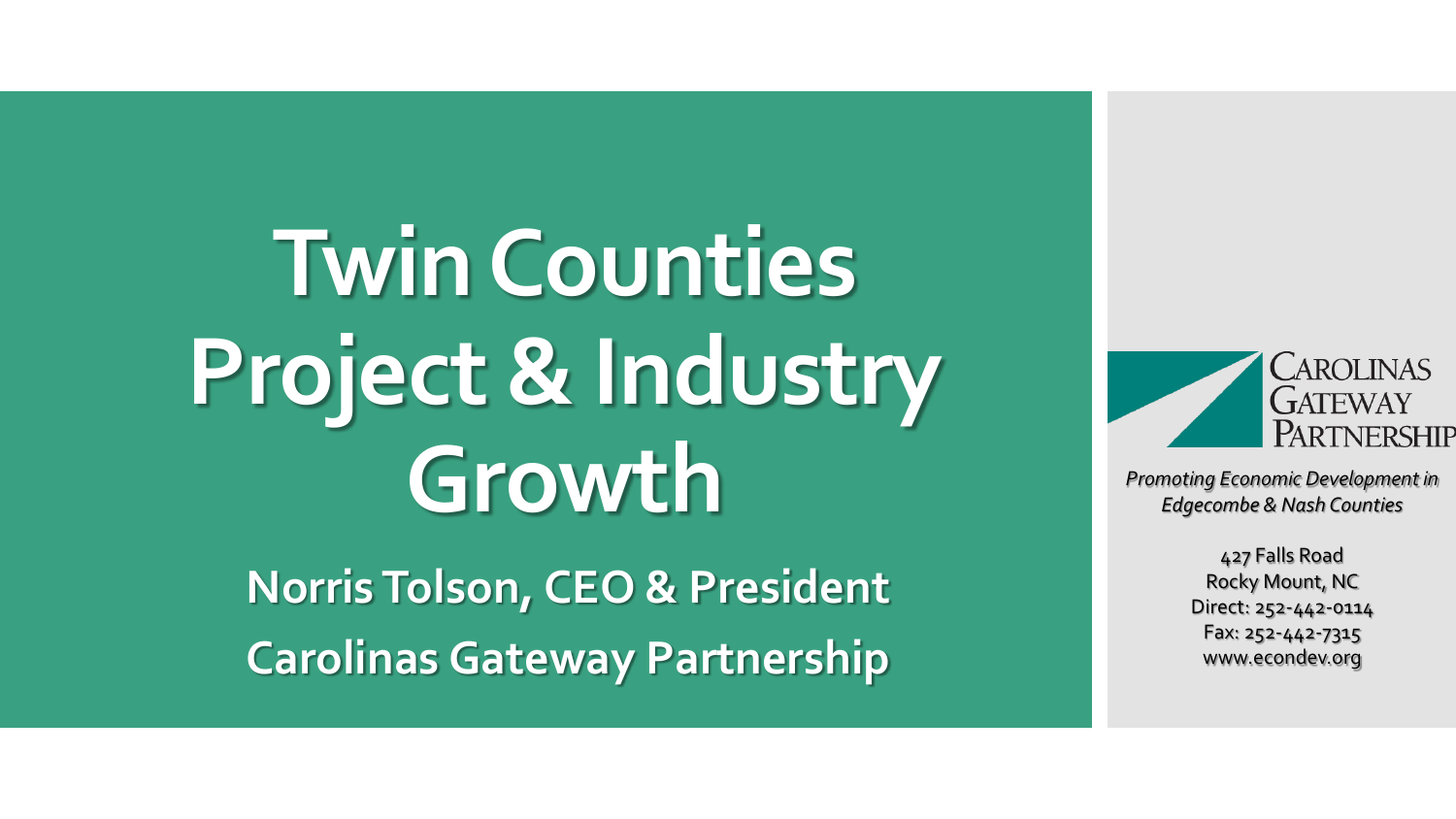## **CSX Timeline**

| January, 2016          | <b>July, 2016</b>             | March, 2017                                        | June, 2017                                                                                               | Current                                                                                                                        |
|------------------------|-------------------------------|----------------------------------------------------|----------------------------------------------------------------------------------------------------------|--------------------------------------------------------------------------------------------------------------------------------|
| • Recruitment<br>began | $\bullet$ CCX<br>announcement | • CSX backs away<br>from<br>intermodal<br>strategy | • Intensive<br>deliberations<br>with CSX<br>management<br>on the future of<br>700 acre land<br>purchase. | • Negotiations<br>continue on<br>new multimodal<br>concept on<br>their land<br>• Very confident<br>we will have a<br>deal soon |

**Impact of CCX announcement has been very dramatic on Twin Counties (Edgecombe & Nash) recruiting**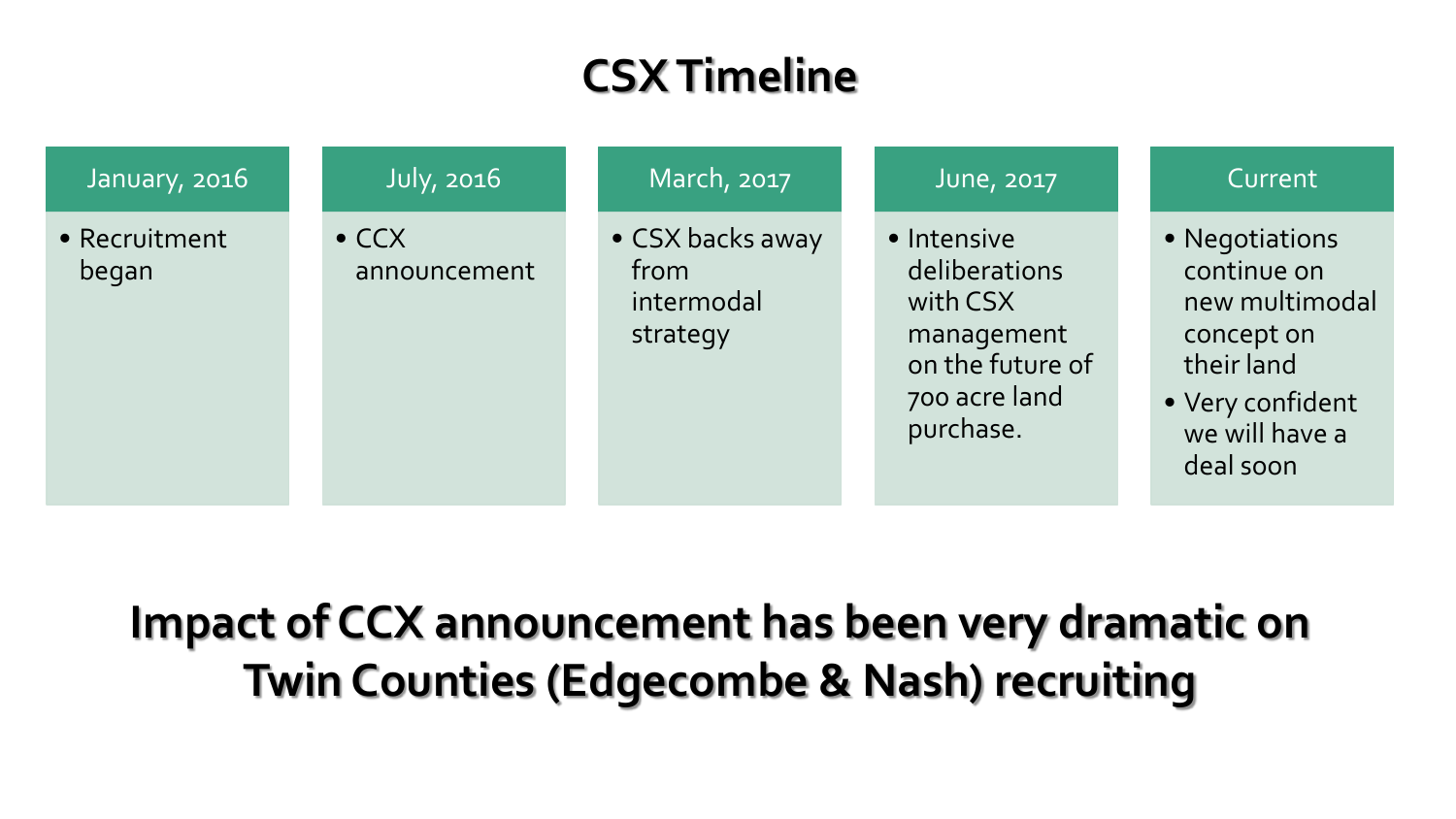## **Twin Counties (Edgecombe & Nash) Project Activity** *Pre & Post CSX Announcement Analysis*

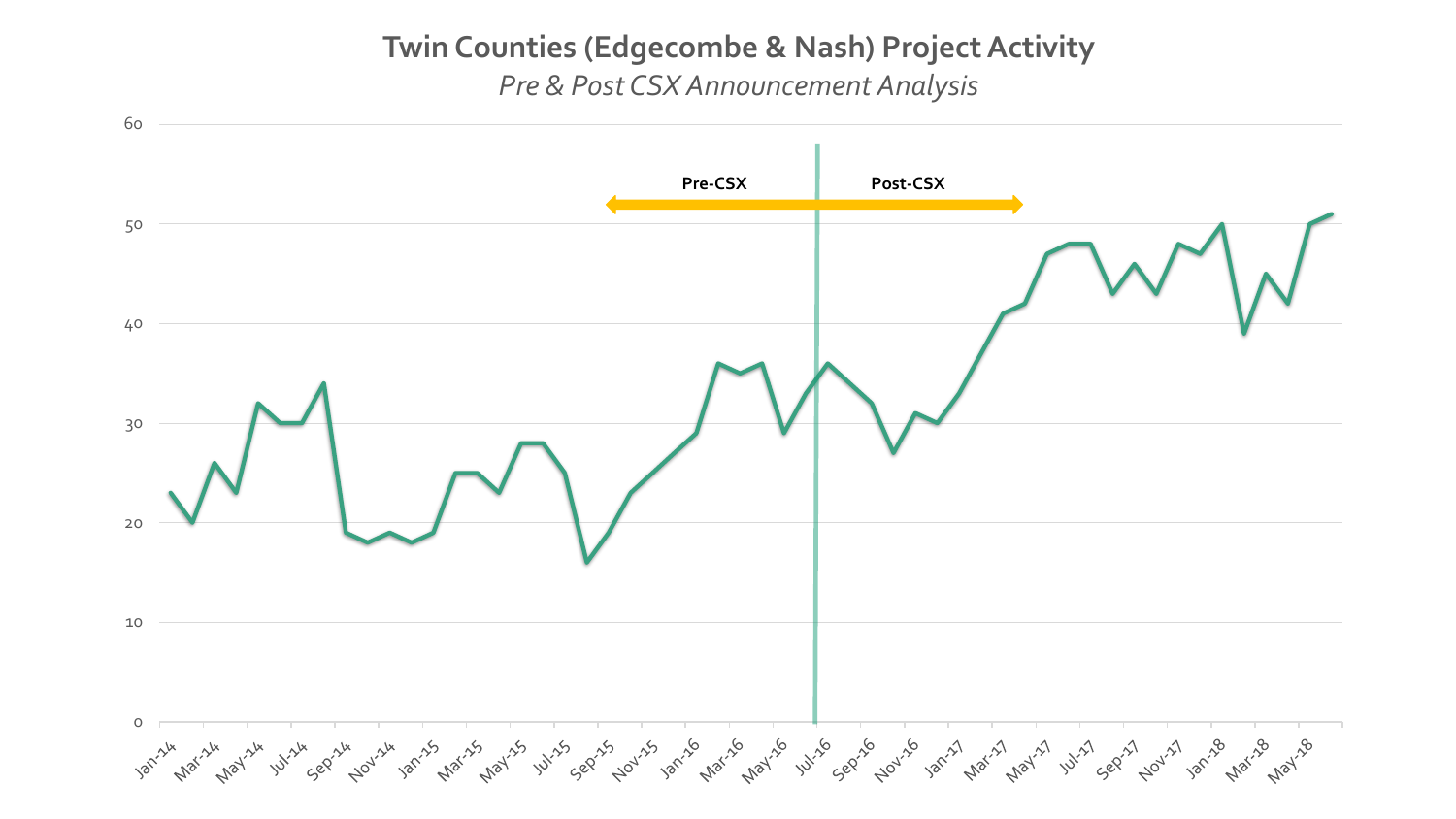## **Twin Counties (Edgecombe & Nash) Active Prospective Expansions/Relocations by Industry**